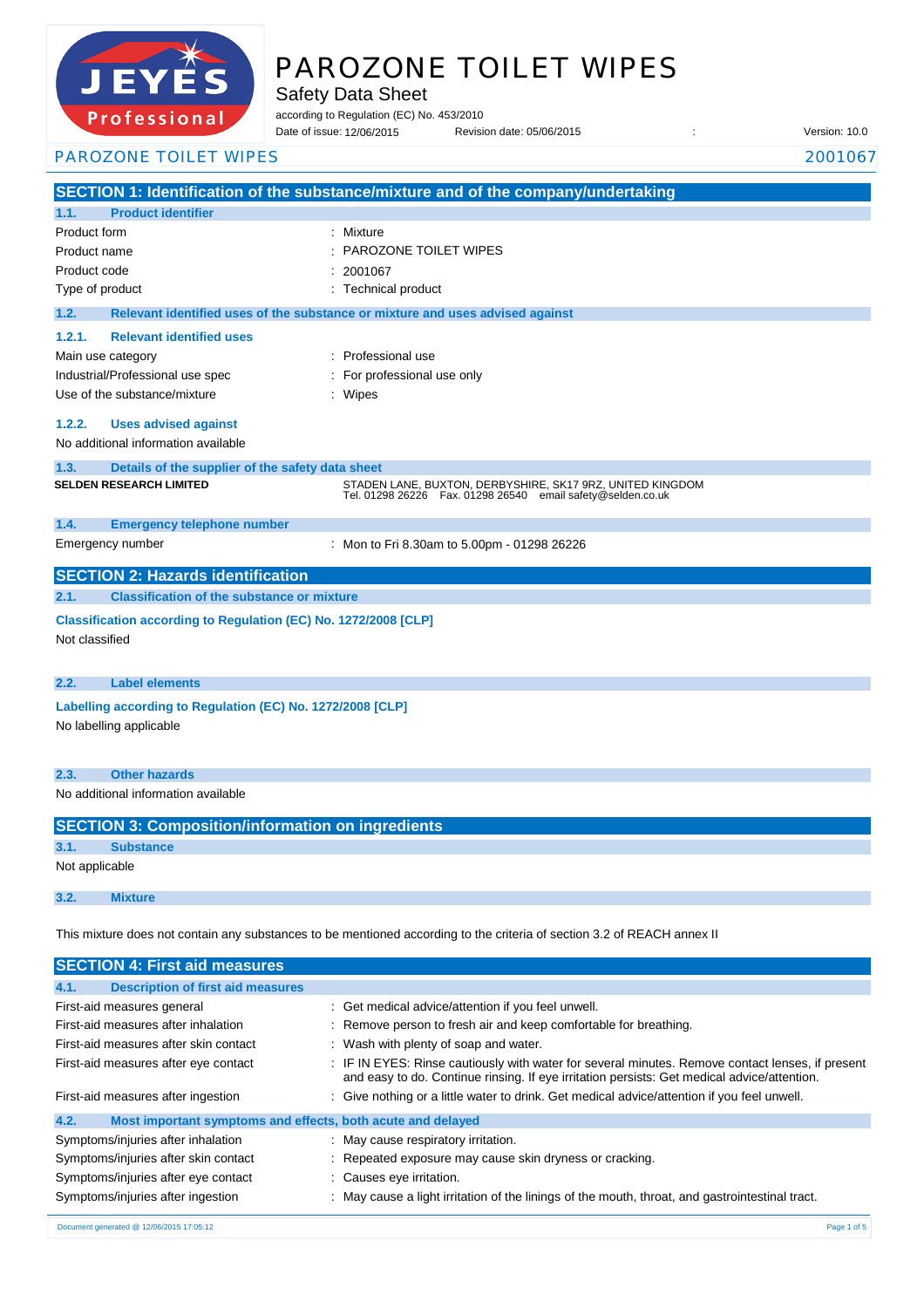# Safety Data Sheet

according to Regulation (EC) No. 453/2010

| 4.3.            |                                                                                    | Indication of any immediate medical attention and special treatment needed                                                        |
|-----------------|------------------------------------------------------------------------------------|-----------------------------------------------------------------------------------------------------------------------------------|
|                 | Treat symptomatically.                                                             |                                                                                                                                   |
|                 | <b>SECTION 5: Firefighting measures</b>                                            |                                                                                                                                   |
| 5.1.            | <b>Extinguishing media</b>                                                         |                                                                                                                                   |
|                 | Suitable extinguishing media                                                       | : Carbon dioxide. Dry powder. Foam.                                                                                               |
| 5.2.            | Special hazards arising from the substance or mixture                              |                                                                                                                                   |
|                 | No additional information available                                                |                                                                                                                                   |
| 5.3.            | <b>Advice for firefighters</b>                                                     |                                                                                                                                   |
|                 | No additional information available                                                |                                                                                                                                   |
|                 | <b>SECTION 6: Accidental release measures</b>                                      |                                                                                                                                   |
| 6.1.            | Personal precautions, protective equipment and emergency procedures                |                                                                                                                                   |
| 6.1.1.          | For non-emergency personnel                                                        |                                                                                                                                   |
|                 | Emergency procedures                                                               | : Evacuate unnecessary personnel.                                                                                                 |
| 6.1.2.          | For emergency responders                                                           |                                                                                                                                   |
|                 | Protective equipment                                                               | : Use personal protective equipment as required.                                                                                  |
|                 |                                                                                    |                                                                                                                                   |
| 6.2.            | <b>Environmental precautions</b><br>Avoid release to the environment.              |                                                                                                                                   |
| 6.3.            | Methods and material for containment and cleaning up                               |                                                                                                                                   |
| For containment |                                                                                    | : Collect spillage.                                                                                                               |
|                 | Methods for cleaning up                                                            | : Soak up spills with inert solids, such as clay or diatomaceous earth as soon as possible.                                       |
| 6.4.            | <b>Reference to other sections</b>                                                 |                                                                                                                                   |
|                 |                                                                                    | For further information refer to section 8: "Exposure controls/personal protection". For further information refer to section 13. |
|                 |                                                                                    |                                                                                                                                   |
|                 | <b>SECTION 7: Handling and storage</b>                                             |                                                                                                                                   |
| 7.1.            | <b>Precautions for safe handling</b><br>Precautions for safe handling              | : Avoid contact with eyes.                                                                                                        |
|                 | Hygiene measures                                                                   | : Do not eat, drink or smoke when using this product.                                                                             |
| 7.2.            |                                                                                    |                                                                                                                                   |
|                 | Conditions for safe storage, including any incompatibilities<br>Technical measures | : Does not require any specific or particular technical measures.                                                                 |
|                 | Storage conditions                                                                 | Keep container closed when not in use.                                                                                            |
|                 | Incompatible products                                                              | Oxidizing agent. Strong acids. Strong bases.                                                                                      |
|                 | Special rules on packaging                                                         | Keep only in original container.                                                                                                  |
| 7.3.            | Specific end use(s)                                                                |                                                                                                                                   |
|                 | No additional information available                                                |                                                                                                                                   |
|                 | <b>SECTION 8: Exposure controls/personal protection</b>                            |                                                                                                                                   |
| 8.1.            | <b>Control parameters</b>                                                          |                                                                                                                                   |
|                 | No additional information available                                                |                                                                                                                                   |
|                 |                                                                                    |                                                                                                                                   |
| 8.2.            | <b>Exposure controls</b>                                                           |                                                                                                                                   |
|                 | No additional information available                                                |                                                                                                                                   |
|                 | <b>SECTION 9: Physical and chemical properties</b>                                 |                                                                                                                                   |
| 9.1.            | Information on basic physical and chemical properties                              |                                                                                                                                   |
| Physical state  |                                                                                    | : Liquid                                                                                                                          |
| Colour          |                                                                                    | : No data available                                                                                                               |
| Odour           |                                                                                    | No data available                                                                                                                 |
| Odour threshold |                                                                                    | No data available                                                                                                                 |
| pH              |                                                                                    | No data available                                                                                                                 |
|                 | Relative evaporation rate (butylacetate=1)                                         | No data available                                                                                                                 |
| Melting point   |                                                                                    | No data available                                                                                                                 |
| Freezing point  |                                                                                    | No data available                                                                                                                 |
| Boiling point   |                                                                                    | No data available                                                                                                                 |
| Flash point     |                                                                                    | No data available                                                                                                                 |
|                 | Auto-ignition temperature                                                          | No data available                                                                                                                 |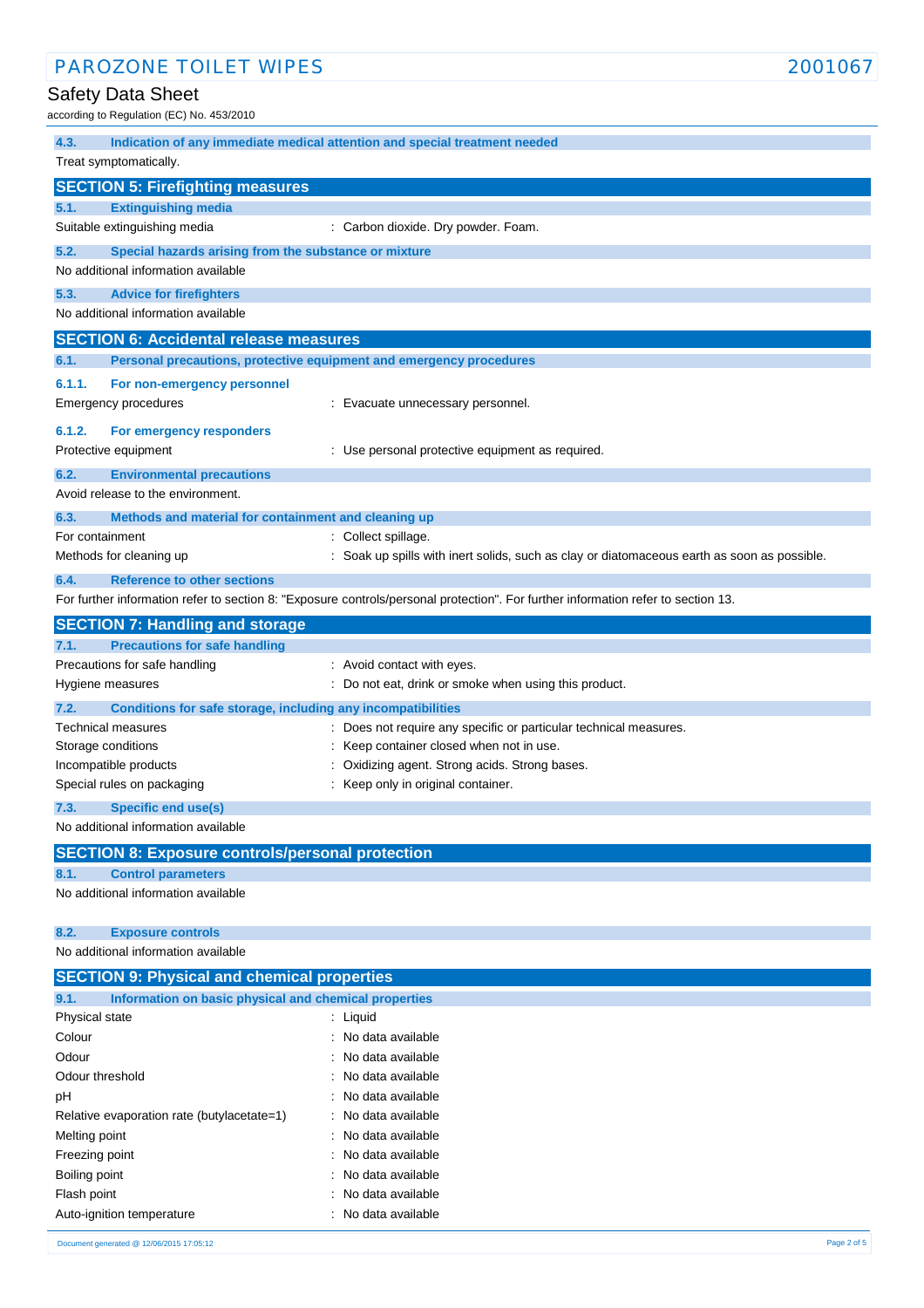# Safety Data Sheet

according to Regulation (EC) No. 453/2010

| Decomposition temperature        | : No data available |
|----------------------------------|---------------------|
| Flammability (solid, gas)        | : No data available |
| Vapour pressure                  | No data available   |
| Relative vapour density at 20 °C | No data available   |
| Relative density                 | No data available   |
| Solubility                       | No data available   |
| Log Pow                          | : No data available |
| Viscosity, kinematic             | : No data available |
| Viscosity, dynamic               | : No data available |
| Explosive properties             | : No data available |
| Oxidising properties             | : No data available |
| Explosive limits                 | : No data available |

### **9.2. Other information**

No additional information available

|       | <b>SECTION 10: Stability and reactivity</b> |
|-------|---------------------------------------------|
| 10.1. | <b>Reactivity</b>                           |
|       | No additional information available         |
| 10.2. | <b>Chemical stability</b>                   |
|       | Stable under normal conditions.             |
| 10.3. | <b>Possibility of hazardous reactions</b>   |
|       | No additional information available         |
| 10.4. | <b>Conditions to avoid</b>                  |
|       | No additional information available         |
| 10.5. | <b>Incompatible materials</b>               |
|       | No additional information available         |
| 10.6. | <b>Hazardous decomposition products</b>     |
|       | No additional information available         |

| <b>SECTION 11: Toxicological information</b>          |                     |
|-------------------------------------------------------|---------------------|
| Information on toxicological effects<br>11.1.         |                     |
| Acute toxicity                                        | : Not classified    |
| Skin corrosion/irritation                             | Not classified<br>÷ |
| Serious eye damage/irritation                         | Not classified<br>٠ |
| Respiratory or skin sensitisation                     | : Not classified    |
| Germ cell mutagenicity                                | : Not classified    |
| Carcinogenicity                                       | : Not classified    |
| Reproductive toxicity                                 | Not classified      |
| Specific target organ toxicity (single exposure)      | : Not classified    |
| Specific target organ toxicity (repeated<br>exposure) | Not classified<br>÷ |
| Aspiration hazard                                     | Not classified      |
|                                                       |                     |
| <b>SECTION 12: Ecological information</b>             |                     |

#### **12.1. Toxicity**

No additional information available

|                                     | Document generated @ 12/06/2015 17:05:12  | Page 3 of 5 |
|-------------------------------------|-------------------------------------------|-------------|
| No additional information available |                                           |             |
| 12.5.                               | <b>Results of PBT and vPvB assessment</b> |             |
|                                     | No additional information available       |             |
| 12.4.                               | <b>Mobility in soil</b>                   |             |
|                                     | No additional information available       |             |
| 12.3.                               | <b>Bioaccumulative potential</b>          |             |
|                                     | No additional information available       |             |
| 12.2.                               | <b>Persistence and degradability</b>      |             |
|                                     |                                           |             |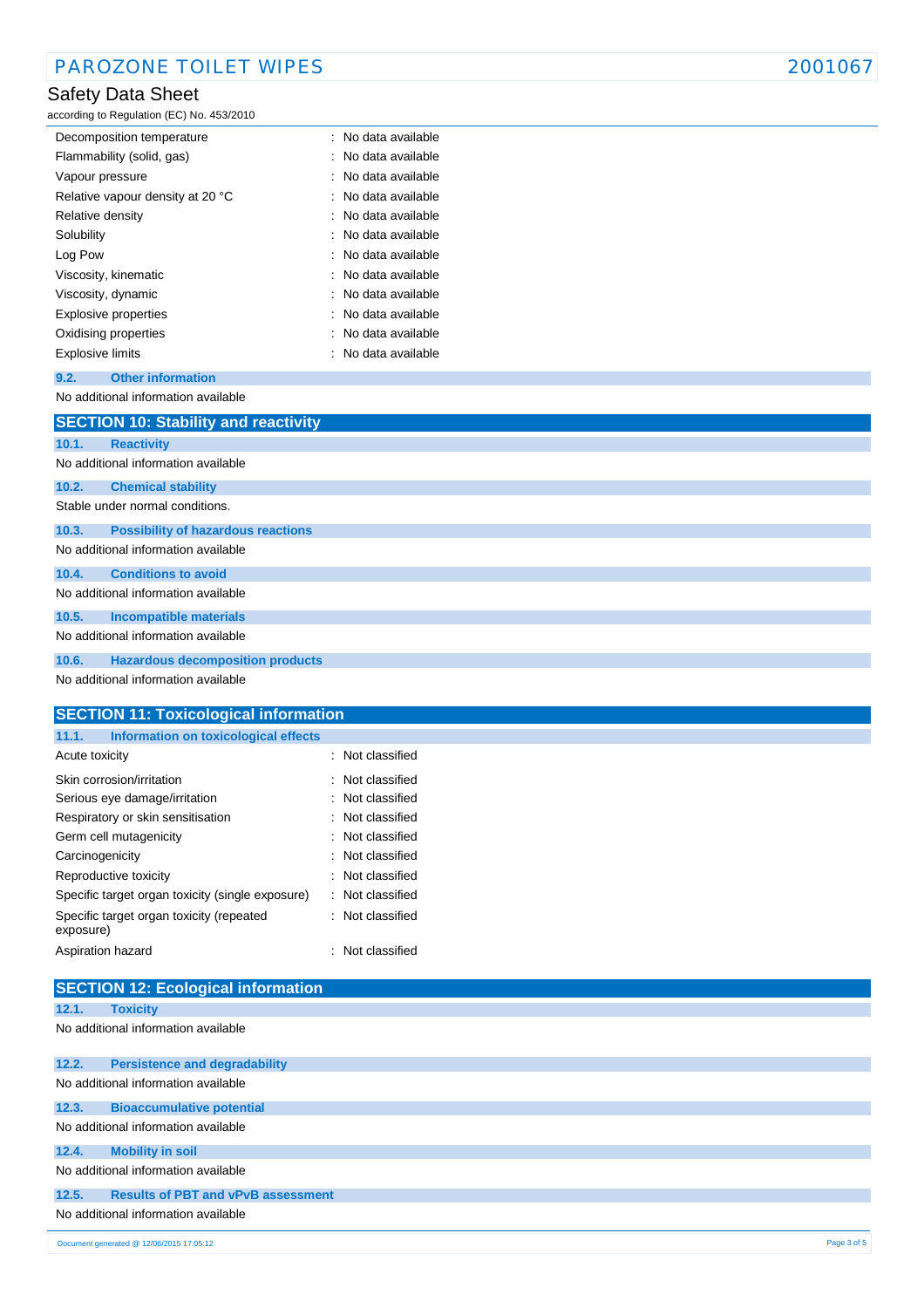| <b>PAROZONE TOILET WIPES</b>                                           |                                                                                                | 2001067 |
|------------------------------------------------------------------------|------------------------------------------------------------------------------------------------|---------|
| Safety Data Sheet                                                      |                                                                                                |         |
| according to Regulation (EC) No. 453/2010                              |                                                                                                |         |
| 12.6.<br><b>Other adverse effects</b>                                  |                                                                                                |         |
| No additional information available                                    |                                                                                                |         |
| <b>SECTION 13: Disposal considerations</b>                             |                                                                                                |         |
| 13.1.<br><b>Waste treatment methods</b>                                |                                                                                                |         |
| No additional information available                                    |                                                                                                |         |
| <b>SECTION 14: Transport information</b>                               |                                                                                                |         |
| In accordance with ADR / RID / IMDG / IATA / ADN                       |                                                                                                |         |
| 14.1.<br><b>UN number</b>                                              |                                                                                                |         |
| Not regulated for transport<br>14.2.<br><b>UN proper shipping name</b> |                                                                                                |         |
| Proper Shipping Name (ADR)                                             | : Not applicable                                                                               |         |
| Proper Shipping Name (IMDG)                                            | Not applicable                                                                                 |         |
| Proper Shipping Name (IATA)                                            | : Not applicable                                                                               |         |
| 14.3.<br><b>Transport hazard class(es)</b>                             |                                                                                                |         |
| <b>ADR</b>                                                             |                                                                                                |         |
| Transport hazard class(es) (ADR)                                       | : Not applicable                                                                               |         |
| <b>IMDG</b>                                                            |                                                                                                |         |
| Transport hazard class(es) (IMDG)                                      | : Not applicable                                                                               |         |
|                                                                        |                                                                                                |         |
| <b>IATA</b>                                                            |                                                                                                |         |
| Transport hazard class(es) (IATA)                                      | : Not applicable                                                                               |         |
|                                                                        |                                                                                                |         |
| 14.4.<br><b>Packing group</b>                                          |                                                                                                |         |
| Packing group (ADR)<br>Packing group (IMDG)                            | : Not applicable<br>Not applicable                                                             |         |
| Packing group (IATA)                                                   | Not applicable                                                                                 |         |
| 14.5.<br><b>Environmental hazards</b>                                  |                                                                                                |         |
| Dangerous for the environment                                          | : No                                                                                           |         |
| Marine pollutant                                                       | No                                                                                             |         |
| Other information                                                      | No supplementary information available                                                         |         |
| <b>Special precautions for user</b><br>14.6.                           |                                                                                                |         |
|                                                                        |                                                                                                |         |
| - Overland transport<br>No data available                              |                                                                                                |         |
|                                                                        |                                                                                                |         |
| - Transport by sea<br>No data available                                |                                                                                                |         |
|                                                                        |                                                                                                |         |
| - Air transport                                                        |                                                                                                |         |
| No data available                                                      |                                                                                                |         |
| 14.7.<br>Not applicable                                                | Transport in bulk according to Annex II of MARPOL 73/78 and the IBC Code                       |         |
| <b>SECTION 15: Regulatory information</b>                              |                                                                                                |         |
| 15.1.                                                                  | Safety, health and environmental regulations/legislation specific for the substance or mixture |         |
| <b>EU-Regulations</b><br>15.1.1.                                       |                                                                                                |         |
|                                                                        |                                                                                                |         |
| Contains no substances with Annex XVII restrictions                    |                                                                                                |         |
| 15.1.2.<br><b>National regulations</b>                                 |                                                                                                |         |
|                                                                        |                                                                                                |         |
| Germany<br>12th Ordinance Implementing the Federal                     | : Is not subject of the 12. BImSchV (Hazardous Incident Ordinance)                             |         |
| Immission Control Act - 12.BImSchV                                     |                                                                                                |         |
|                                                                        |                                                                                                |         |